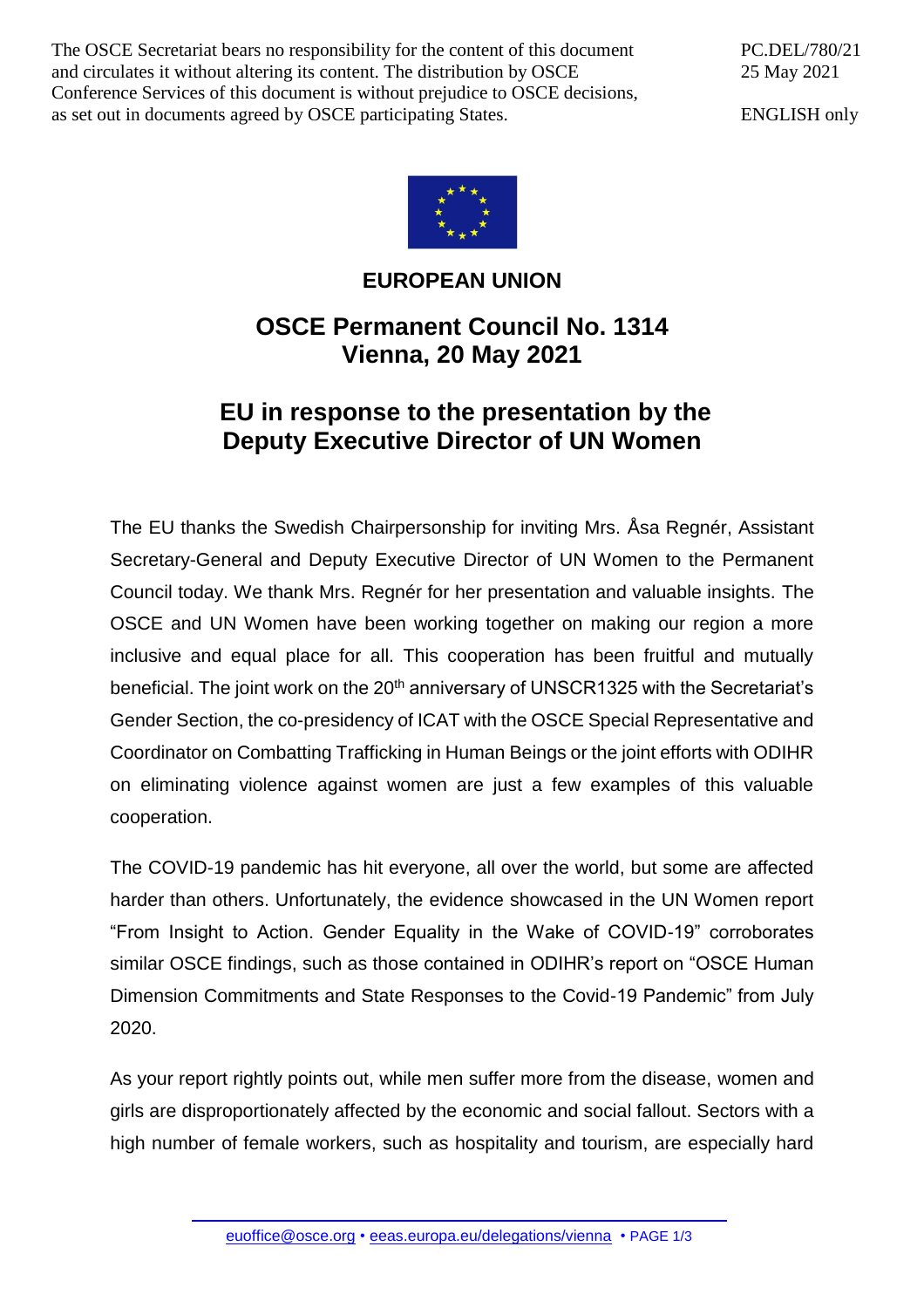hit; for instance, women make up 70% of the frontline health workers and are hence more exposed.

Women's economic empowerment is a prerequisite for economic growth, prosperity and competitiveness and thus for the stability and well-being of our societies. The pandemic has only put an emphasis on this. Legislation ensuring gender equality and full equal and meaningful participation of women in politics and the economy is a first step, a base that allows us to further work towards equality. All OSCE participating States undertook such a commitment in the Decision on promoting equal opportunity for women in the economic sphere, adopted in Vilnius in 2011. After setting out rules to level the playing field for all, follow up is needed through empowering and encouraging both men and women to fight against discrimination and seek to use women's potential fully.

The COVID-19 pandemic triggered a surge in domestic violence, especially against women, girls and LGBTIQ persons. The situation has been exacerbated by confined living conditions due to lockdowns and self-isolation regimes, increased financial stress and limited access to support and emergency services. Gender-based violence, both online and off-line, continues to be a serious obstacle to achieving equality, development andpeace as well as to full enjoyment of human rights and fundamental freedoms.

The OSCE has clear and strong commitments on the elimination of all forms of violence against women. In 2018, in Milan, we collectively recommitted ourselves to address the prevalence of gender-based violence against women and girls that continues to persist, impeding women and girls from reaching their full potentials. The Milan Decision, building on earlier MC Decisions and on Decision No. 14/04 on the 2004 OSCE Action Plan for the Promotion of Gender Equality, also recognises the importance of engaging men and boys in addressing the root causes of gender inequality and violence as well as raising awareness about the impact of negative attitudes, behaviours and gender stereotypes.

Fighting domestic violence and gender-based violence continues to be a key priority for the EU. That is why the EU and the UN have launched the Spotlight Initiative, a global, multi-year partnership to eliminate all forms of violence against women and